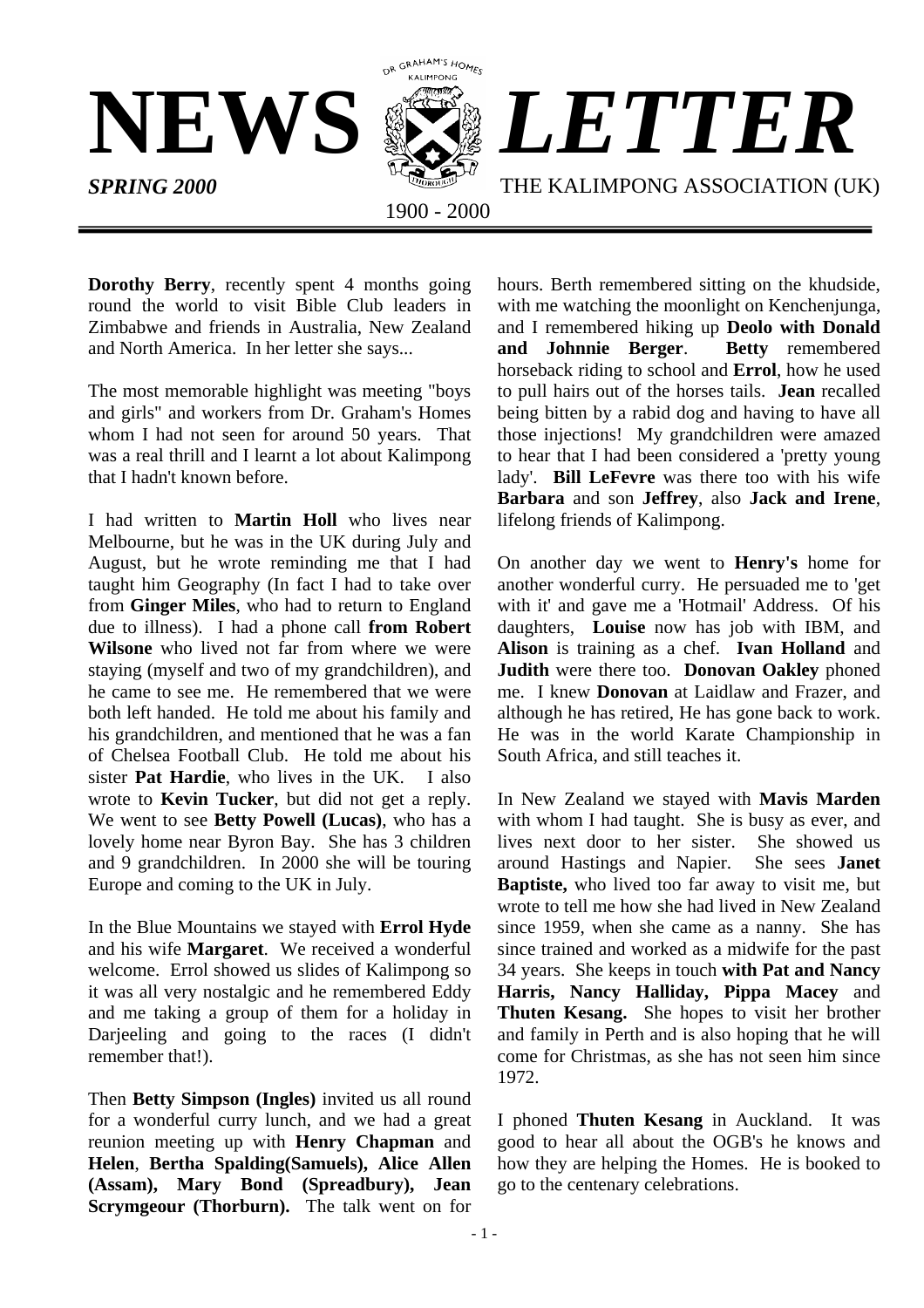I would like to thank all the folk from Dr. Graham's Homes whom I met in Australia and New Zealand. Kindness was poured out upon me and I shall never forget the splendid time I had with them.

## **Grand Curry Supper**

A Grand Curry Supper and Auction in aid of Dr. Graham's Homes was held at the Raj Restaurant, in Lieth, Edinburgh On Thursday  $10^{th}$  February. The event was organised by **Rev. John Webster and Jennifer Webster**, with the assistance of the UK Committee Members in Scotland. 96 people were at the Buffet, where a variety of curries, rice and savouries were served. £5.00 of each dinner ticket was donated to the Homes.

The auction was held after the supper, with a theme of **"Please bid with your heart rather than your head - Celebrate, don't cerebrate!".** There were 65 lots auctioned by the auctioneer, John Webster, who did a splendid job of getting diners to part with their money. **Over £6000** was raised - not bad eh!!!

OGB's present included **Rosemarie Baker (Pearson), Vanda Frazer (Goodwin), Eston Kilgour, Donald Todd, Gordon Webster, Johnathon Webster, Florence Snell (Hopper) and Molly McCabe.** 

The UK Committee wish to thank all those present at the auction for their generous giving, individuals who sent cash donations, that many kind individuals who donated items for the auction and the firms and businesses for their generous support. Appreciation to the Raj Restaurant, Henderson Street, Lieth.

## **The Taj and Kalimpong**

#### **John Webster writes:**

The escapist in me has always enjoyed travel, but the monthly bank statement invariably brings this fantasy back to reality! I had heard of couriers taking important diplomatic packages to embassies in far away places, but enquiries produced nothing. Following retirement, I wrote to Alistair McCabe of McCabe Travel Ltd. (The McCabe family have maintained a lively interest in Kalimpong, ever

since George (Farm Manager) and Mollie (Teacher) worked there).

Was it feasible to organise a tour to Calcutta and Kalimpong? I wrote, "My intention would be to expose the party to some of the abject poverty of Calcutta, produce the question 'What can be done?' and then take them up country to Dr. Graham's Homes to demonstrate what one man with vision actually did beginning in 1900. In this way I would hope to generate new interest in the Homes.

Alistair responded that it would certainly would be feasible, but no one would book a holiday tour to Calcutta! Instead he suggested a tour incorporating a tour to the "Golden Triangle" (Delhi, The Taj, Rajasthan & Jaipur) concluding with visits to Darjeeling and Kalimpong. So it was in October last year I left Heathrow with an expectant party of 23 bound for Delhi. Most were visiting India for the first time, two OGB's were returning to their families, and perhaps of greatest significance, in the party were the 'sponsors' of six children. In the case of three of the children this would be the first time of meeting!

Over a period of six days, guides introduced us to parts of Old and New Delhi, The Taj Mahal in Agra, Fatehpur Sikri, The Amber Fort near Jaipur, The Observatory (Jantar Mantar) and the Palace of Winds (Hava Mahal) in Jaipur.

Back in Delhi it was time to anticipate the flight to Bagdogra (still a glorious shambles) and the drive up to the sanctuary of the hills. DGH here we come! A full day in Darjeeling allowed visits to Tiger Hill for the sunrise & Everest in full view, a ride in the 'Toy Train', visits to the Himalayan Mountaineering Institute and Zoo and the bazaar for shopping.

Darjeeling to Kalimpong (via Ringle Runghit Tea Estate) brought back happy memories of the first sponsored walk! The snows were 'out' in full splendour to welcome us. After a nights rest in the Himalayan Hotel, we were off up the Murray Road for morning prayers in the Chapel. Suddenly it seemed, as the Chapel vibrated to the glorious sound of praise, the ambience and spirit of Dr. Graham's Homes overwhelmed the party.

Immediately following the Service, the children met their 'sponsors'. It was impossible to tell who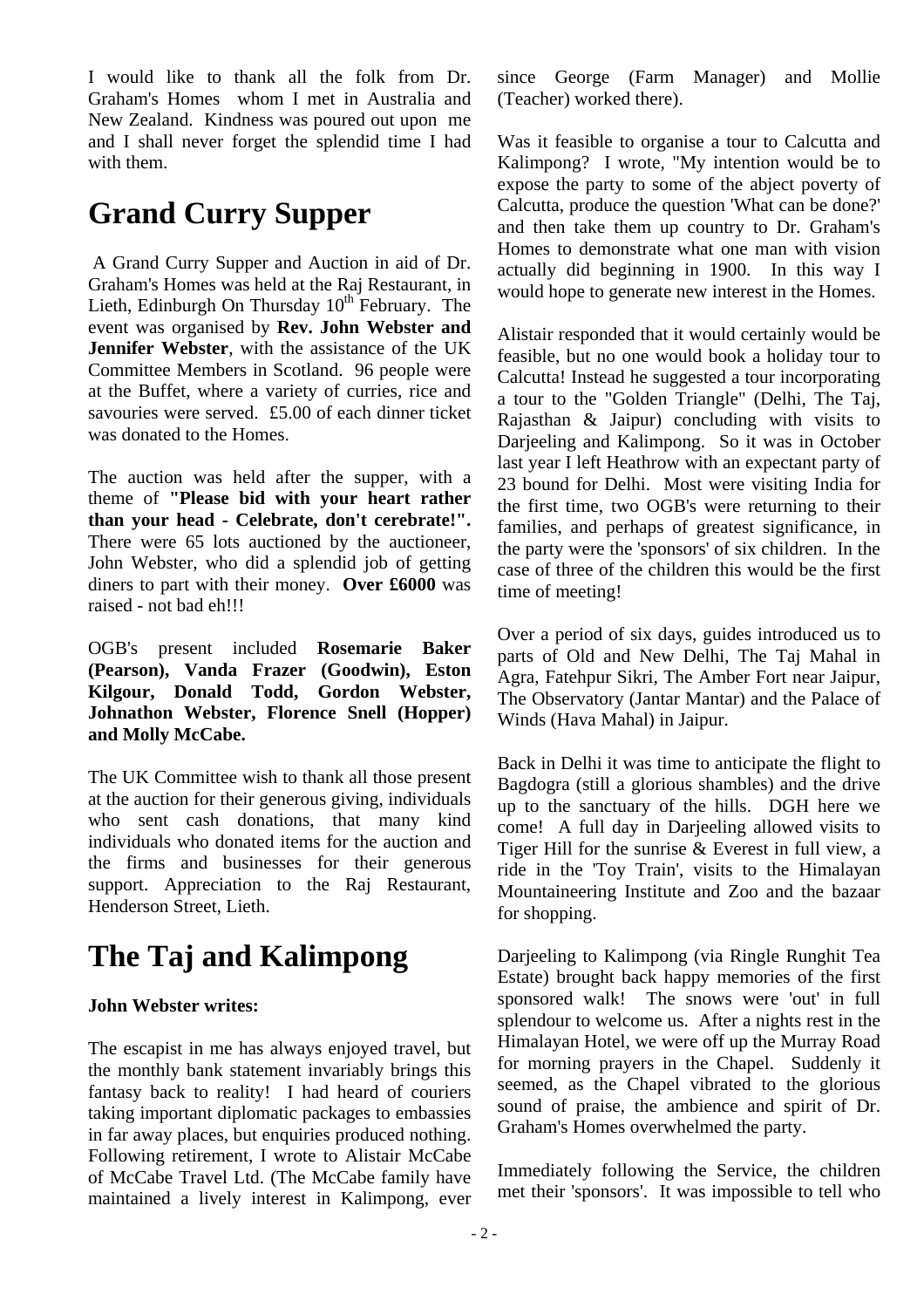were the most excited and frightened as the children and new Uncle and Auntie met each other. Initial apprehension soon gave way to excited chatter and laughter, smiles and hugs (abs. Excited man!). Dr. Graham must have been smiling in heaven. This, after all was why he began the work 100 years ago! In these encounters outside the Chapel, the spirit of the Founder was encaptured.

A comprehensive tour of the Homes followed, culminating in a concert specially put on by the pupils for our party - a splendid conclusion to what by general consent, had been a memorable visit.

As a result, the existing sponsors left convinced of the worth of the work being done. One couple took on the support of a child on behalf of their Church, another couple hoped to do so, while a trustee in the party resolved to arrange for a further donation from her trust!

I have to record, in conclusion, that I am writing this 'report' in Glasgow Airport. Tonight I fly out for London with another party (22 of us), to do it all again! It is my hope and prayer that not only will my travel bug be satisfied, but, more especially, others will want to become involved in the on-going work of the Homes for the needy children and to the Glory of God.

## **Other News:**

**Freddie Pakinathan**, Honorary Treasurer of the Association (UK) and former member of teaching staff at DGH, suffered a severe heart attack on the 16th February, and was taken to St. Thomas' Hospital, London, where he underwent a quadruple heart by-pass operation the same day. He was discharged on the 24th February and is now back at home.

He says "I was lucky that my daughter **Vanita** was close by to come and take me to hospital straight away and there was an eminent surgeon present and surgery was performed almost immediately. **Philip and Vanita** were with me for 3-4 days in the hospital. My wife **Ruth** cut short her trip to India and returned on the 21st February and has been nursing me since then. It will take several weeks for me to get absolutely fit. We thank God for his mercies. I take this opportunity to wish all OGB's and friends a very prosperous 2000".

**Norman Hutchinson**, former pupil at DGH, **Heathland Cottage**, well known artist and royal portrait painter is featured in a book to be published in November 2000 - details will be given in the Autumn Newsletter. OGB's can buy a prepublication autographed copy of the book to be published by the Unicorn Press.

**Sister Margaret Cassidy MBE** who worked in the **Steele Memorial Hospital** has moved from Carey Court to a nearby nursing home after a severe fall, fracturing her leg. She would be glad



to receive a card or a line from OGB's and colleagues. **Visitors would also be very welcome**. Her address is - *Ashbourne Care, Camberwell Green Care Centre, Camberwell Green, London SE5 7AS Tel: 0207 708 0026.* 

**Audrey Elk-Morris** writes " Margaret looked very well and I could picture her in the crisp starched sisters' uniform she wore when she was head sister in the Steele Memorial Hospital. She looked contented at the care centre and spoke well of the helpful staff. She would be pleased to see OGB's.

**Michael Robertson**, President and Chairman, Board of Management, writes: "We had our **Himalayan Fun Festival** for Dr. Graham's Homes, which was a success as we were able to collect Rs.350,000/- in one day. Of course it is a lot of preparatory work. Banners from companies and collecting over a thousand gifts donated by organisations and people. It is the Calcutta Committee's main fund raising event of the year. We also plan to do Easter 2000 where we will showcase our children to a Calcutta audience.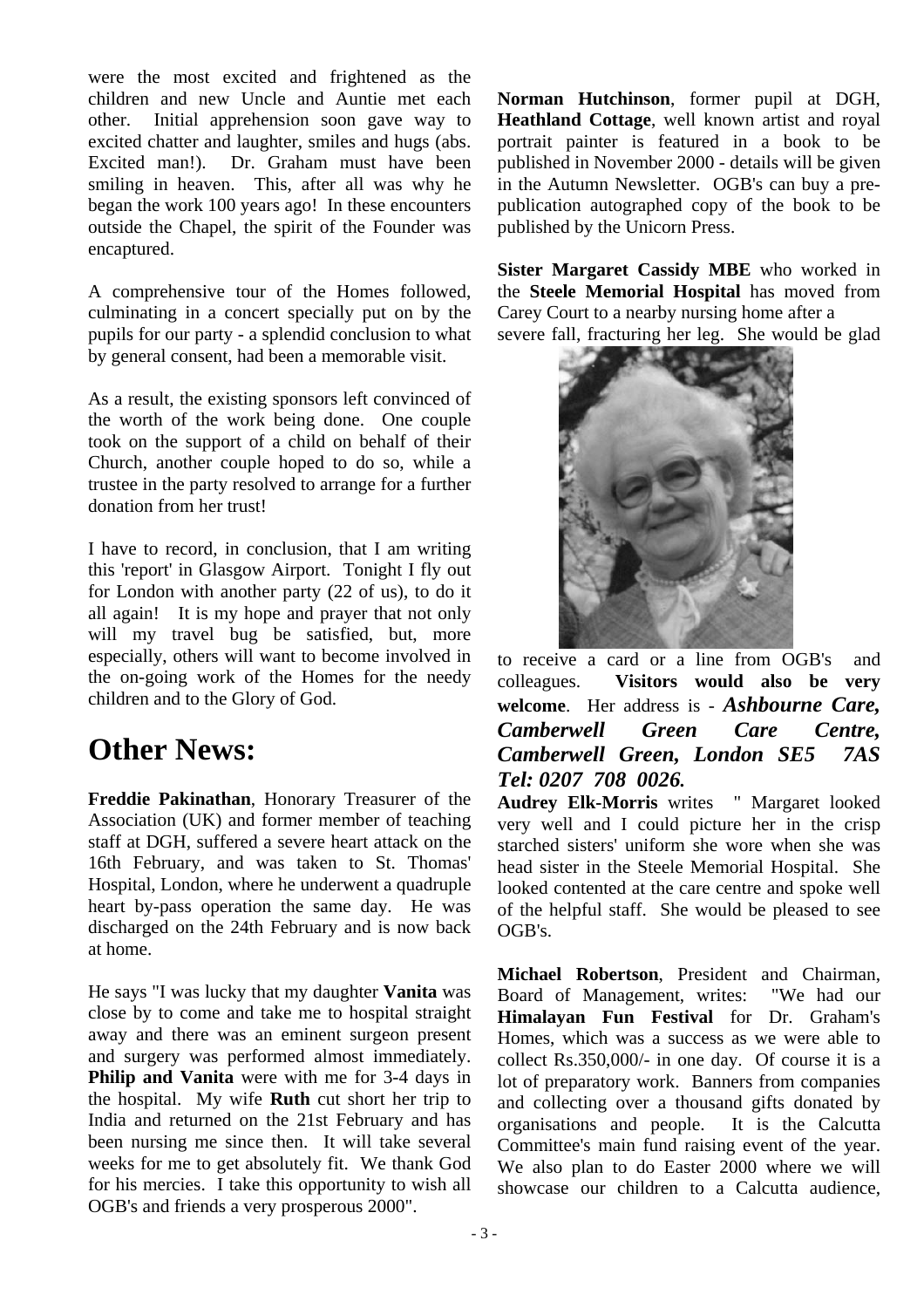where we also hope to raise more funds. Do keep writing and support the cause of DGH. It is especially important to talk of the work being continued in India".

#### **London Marathon - Nick Sankey**

Last year I was fortunate enough to be able to spend 4 months at Dr. Graham's Homes as part of the GAP year scheme, a year between completing my 'A' Levels and starting at University, which I have now done.

The few months I spent at the Homes were an amazing experience at a place that I would thoroughly recommend to anyone wishing to take a year out between School and University. The love and warmth at the Homes was unique and very touching, it was an experience that will not be forgotten, and I hope to repeat during my University holidays this summer.

As I am sure you will all know, this year is the Centenary of the Homes. One of the projects that is hoped can be realised this year is the refurbishment of the Jarvie Hall, so I have decided to run the London Marathon on the 16th April. I am already wondering why! (regularly).

The Jarvie Hall has had very little done to it since it was built, and you don't need a surveyor to notice that it is in a dilapidated state! There are many rotting floorboards (and child size holes) as well as a leaky roof. In my time at the Homes I helped to direct two cottage plays For one of these the Liadlaw children had spent a long time and lots of effort setting up on the Friday night, only to find it flooded the following morning, thanks to the Monsoon. During rehearsals and performance of these two plays, I was electrocuted three times due to the very poor wiring, an incident which could have been far more dangerous if it had happened to one of the children.

I have set myself a target of £2,500 to start with, which would be added to the fundraising for the same project in India. Although this is a very large sum, it would be considerably harder to raise this in Bengal. I realise that many of you are already very generous in your support for the Homes, but wonder weather you will forgive me for asking for this one extra contribution to help me towards this figure. I believe that put alongside the newly refurbished Katherine Graham Memorial Chapel,

having the two most important buildings in Kalimpong in excellent condition would be a fitting start to the Homes' second century.

I would appreciate if you would be able to send any cheques you and your friends feel able to offer me to the address below, made payable to "Dr. Graham's Homes". I will obviously not bank them until after I have completed the race, but it would save much time, effort and postage in late April. Many thanks, in grateful anticipation. I am sure that you will hear of my 'exploits' in a Homes Newsletter later this year.

Cheques made payable to "Dr. Graham's Homes", and posted to **Nick Sankey, Potters Hill, Wrotham Heath, Sevenoaks, Kent, TN15 7SX.** 

**Shenell Namey,** sponsored by the Kalimpong Association (UK), in a letter to Fiona Cranston, sponsorship secretary, writes: I am very sorry to inform you that I will be leaving school today as my Father has come to take me home most probably I will continue studies in Calcutta. May I say how grateful I am for all your kindness and thoughtfulness towards me, and of course your keen interest in taking me on. Though I will be going away from here, I will never forget what you have done for me to achieve a good education here in the Homes. I shall always remember you all in my prayers.

**Roy Davidson**, the son **of Helen Davidson (Brown)** Is soon to be on his way to Kalimpong to trace his parents footsteps. On his return, Roy has promised that he will write an article for the newsletter, and possibly have some pictures of the Homes.

## **Can You Help?**

**Rosie Douglas'** whereabouts are being sought. She was in Macgregor Cottage in the 40's. Anybody with information please contact Eddie Lamb. Tel: 0208 691 0118

**Jean Fosberry** is searching for her childhood friends, **Barbara and Aida James**, who were in the Homes in approximately 1955. Anyone with information please contact Jean via e-mail at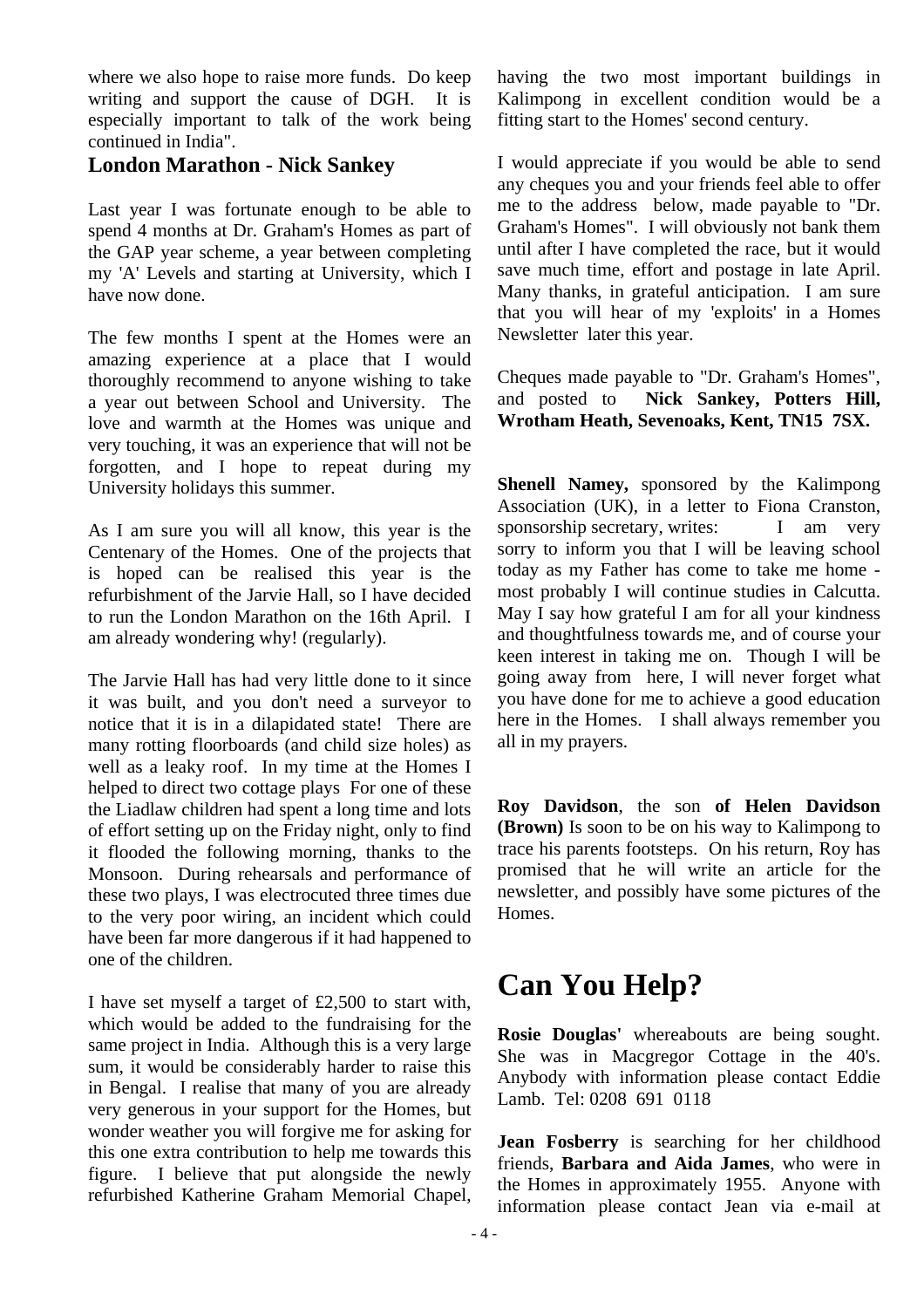fosberry@dsc.wa.gov.au or via the editor Tel: 020 8653 6769

**Esther Lyons,** author of the book 'Unwanted' is trying to search for her Aunt, **Agnes Wright** or any of her descendants. **Agnes**, along with her brother **Edward** was placed in the Homes in the early 1900's. Any information please, by e-mail to lyonsfab@gtjl.com.au or via the editor Tel 020 8653 6769.

Information is being sought **for Stewart Louis Walter Ross,** who was a school teacher at the Homes in the years 1908 - 1920. Also any information on his wife **Jessie Brownlee** who was also a member of staff at approximately the same time.. Any information, via e-mail to **Estelle Ross** at the following address djerba68@hotmail.com or via the editor. Tel 020 8653 6769.

## **Reunion**

DGH reunion will be held on the 12th June 2000 at 3 PM in the Church Hall at the Hinde Street Methodist Church London W1. Family and friends are cordially invited. Any contributions, in kind, towards the food and raffle will be very welcomed.

# **OBITUARIES**

**Richard Romer** (Heathland) passed away in December 1999 in Calcutta, aged 56. He worked as a chef at the Planters Club in Darjeeling, and when he found out about his illness, he and his wife **Betty** left Darjeeling to be with their two sons in Calcutta. He died shortly after.

We extend our sympathy to his wife and family.

**Julie Scott (nee Markham)** passed away in Edinburgh on the 18thJanuary 2000 aged 65. Julie came to the Homes late in her education when her mother was a nursing sister **(Sister Markham)** in the Steele Memorial Hospital. She was in Macgregor Cottage.

After completing the Senior Cambridge Exams in 1952, she left India for Scotland where she trained and worked as a nurse in the Western General Hospital, Edinburgh, and later married **William (Bill) Scott**. Julie's love of DGH never diminished. She was proud of her DGH upbringing, contributed generously to the school, became a member of the Kalimpong Association and supported many of the Kalimpong functions in London and Edinburgh.

Her son **Kenneth**, in a letter advising us of her death, writes: "Having come from India at the age of 17, my mother set an example to us all by demonstrating the Christian way in the most selfless manner, despite very difficult circumstances. She was a tower of strength inwardly and shall be sorely missed by those close to her."

We send our deepest sympathies to her husband Bill, and her children, **Kenneth, William, Alistair and Pat.** 

**Andre Ronald Eric D'Cruz**, was tragically killed in a car accident on the 19th January. Andre was the son of **Colonel Denzil D'Cruz (**dec'd) and OGB **Barbara D'Cruz (Wooton).** 

We would like to extend our sympathy to Barbara and all the family. His father would have said **"Thapai kithi ramro kaeta cha". "You were a wonderful son".** 

**William Dudgeon** passed away on the 16th April 1999 at home. He had been ill for some time. Bill was the Technical / Workshop Manager in DGH from 1960-64. His wife **Ruby (Green)** was a Lucia King Auntie, and their two daughters, **Kathleen and Moira** were attached to Thorburn Cottage.

Bill was very involved in youth work in the local church and both were members of the Kalimpong Association.

He will be deeply missed by his pupils, friends and colleagues. We extend our deepest sympathy to his wife **Ruby** and daughters **Kathleen and Moira**.